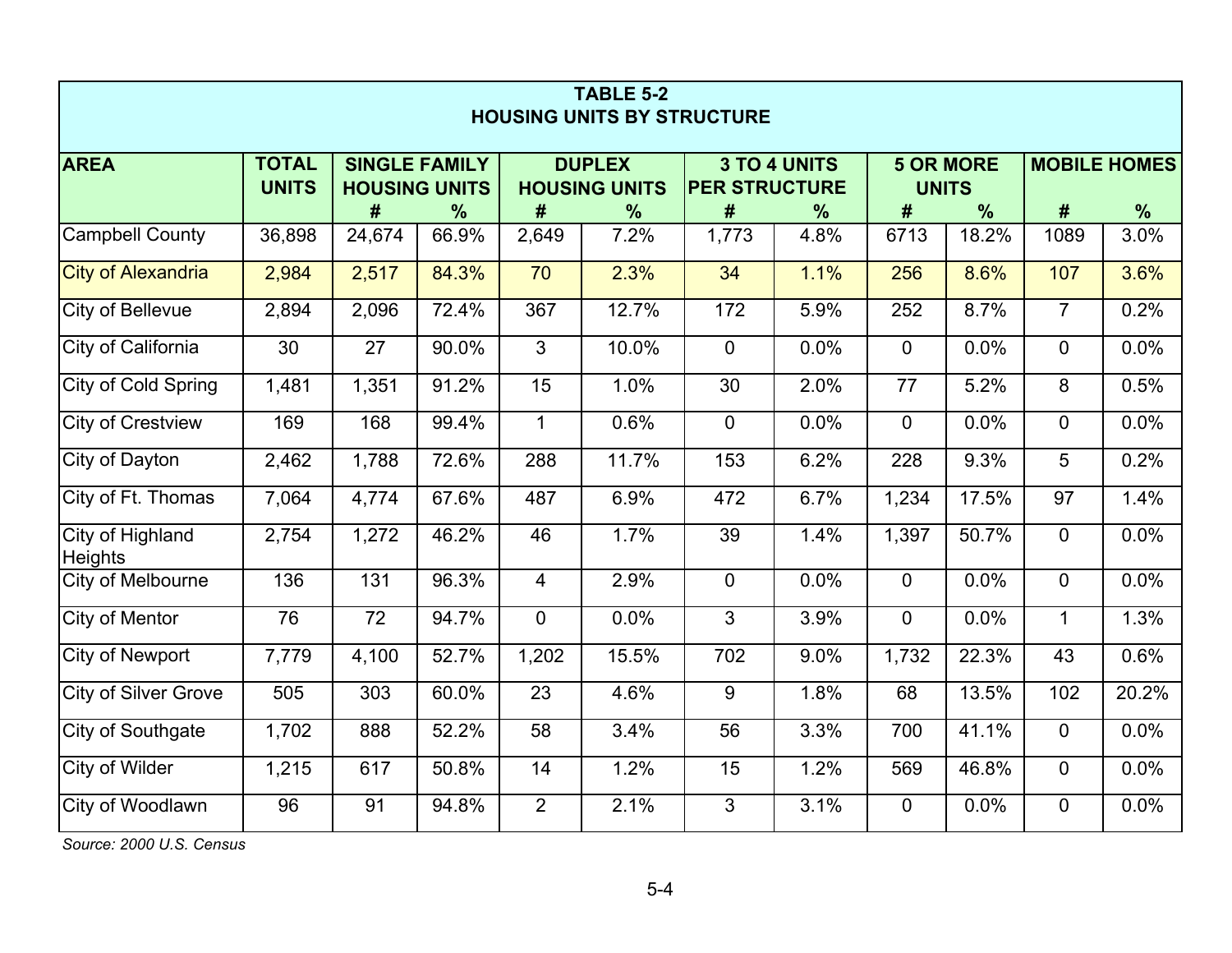÷.  $\overline{\phantom{0}}$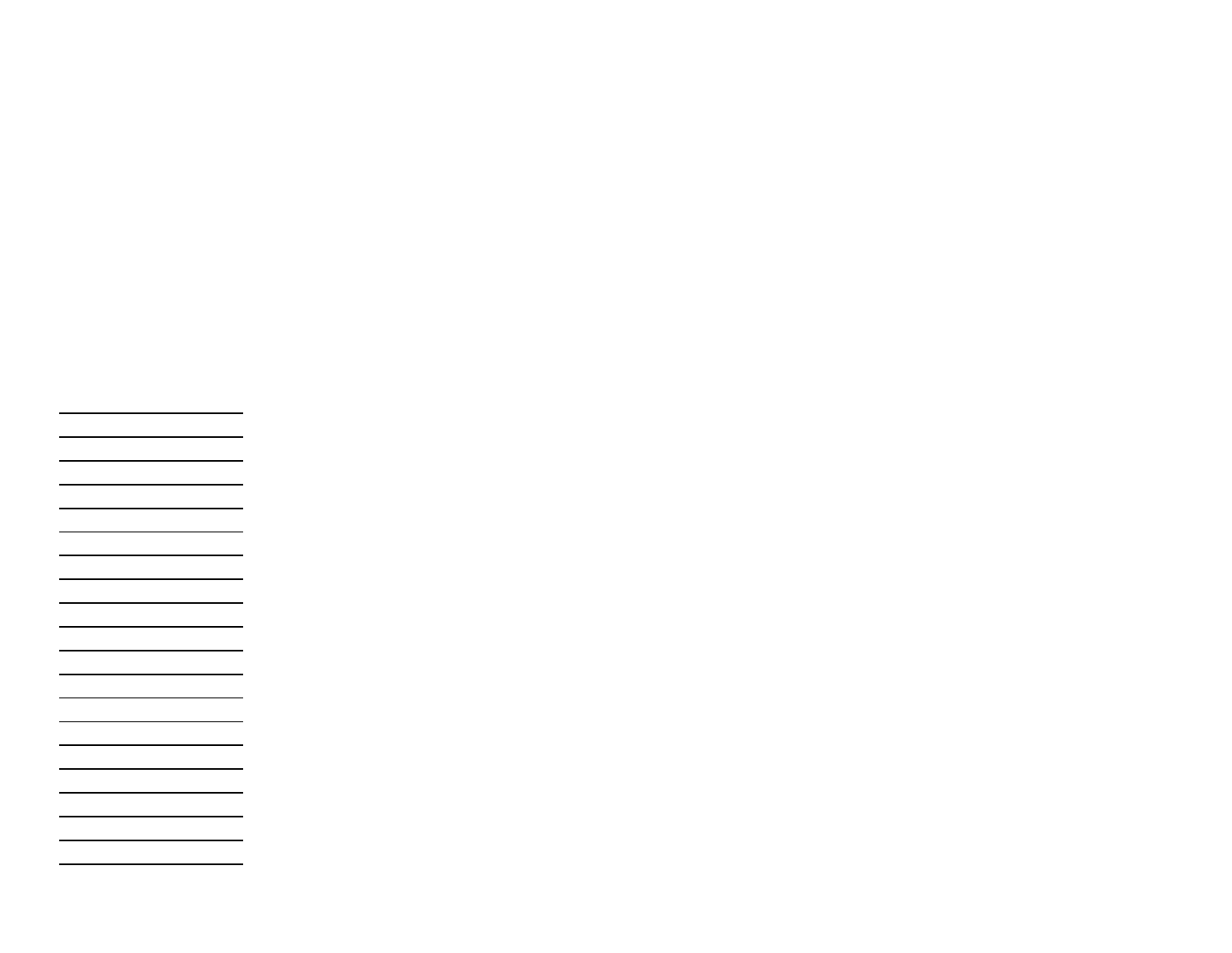$\overline{\phantom{0}}$ ÷,  $\overline{\phantom{0}}$ ۰.  $\overline{\phantom{0}}$  $\overline{\phantom{0}}$  $\overline{\phantom{0}}$  $\overline{\phantom{0}}$ ÷.  $\overline{\phantom{0}}$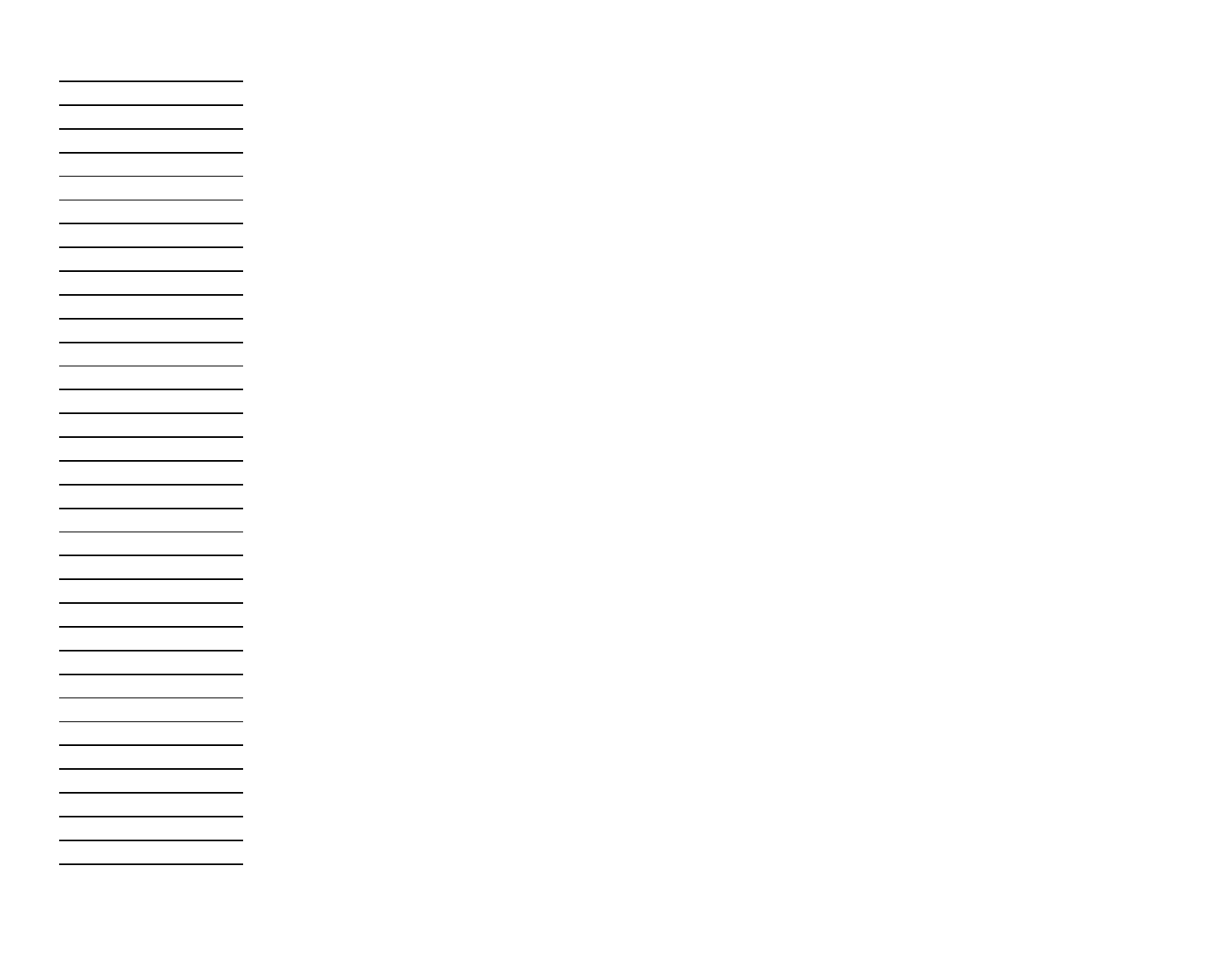÷.  $\overline{\phantom{0}}$  $\overline{\phantom{0}}$  $\blacksquare$ ÷.